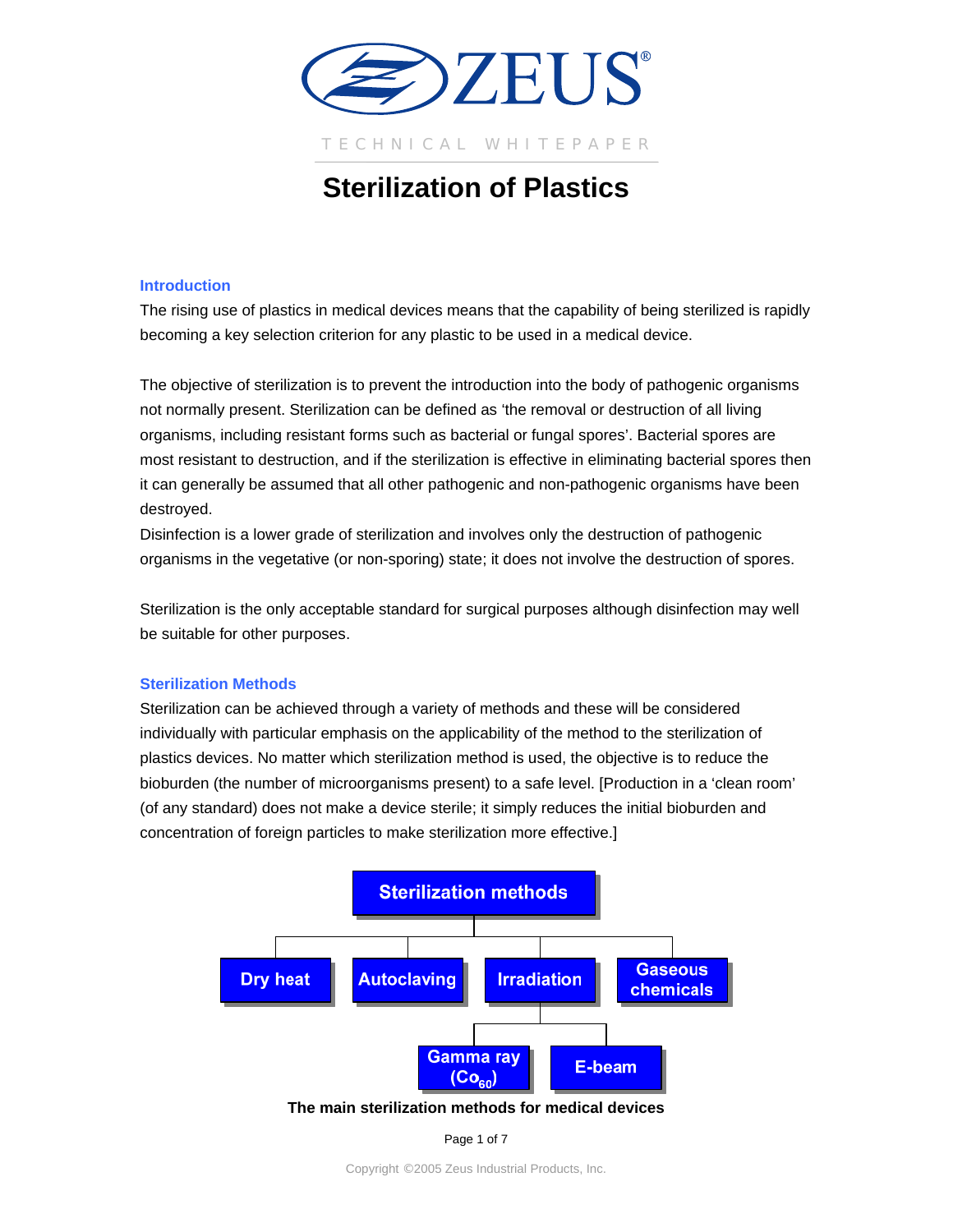

# **Dry Heat**

Dry heat is not generally regarded as being suitable for plastics due to the low thermal transmission properties of plastics and the difficulty of insuring that all parts of the product have been exposed to the required temperature for an adequate time. Most plastics will degrade during prolonged dry heat sterilization.

# **Autoclaving**

Autoclaving uses saturated steam to allow lower temperatures and shorter times than in the dry heat process. Steam will penetrate well into a product, as water vapor is lost due to condensation. Ideally proper autoclaving will allow steam to reach all surfaces and for items to reach the required temperature for sterilization. The temperatures and times used for autoclaving vary depending on the particular cycle chosen (lower temperatures must be held for longer times), but it is common for the temperature to be around 121 $^{\circ}$ C (250 $\degree$ F) @ 0.5 bar<sup>1</sup> for average cycle times. Conditions that prevent the steam from reaching the surface, e.g. poor cleaning, improper packaging or over packing of the autoclave can seriously reduce the effectiveness of autoclaving as a sterilization method.

Some materials will lose structural integrity at the temperatures used for autoclaving. Devices made from such materials need to be supported to prevent slumping and distortion of the product. Even products where the softening temperature is higher than the autoclaving temperature can suffer from the release of molded-in stresses and subsequent distortion. Where autoclaving is to be used, the effect of multiple sterilization cycles needs to be considered to prevent cumulative effects of the treatment on the plastic. If the devices are to be packaged before autoclaving then the packaging material and packaging method needs to be carefully chosen. The suitability of a package for autoclaving will depend on the material, the size of the package, the wall thickness of the package and the contents.

As a general rule autoclaving is used significantly in hospitals for the sterilization of repeated use articles. It is not the predominant method in the commercial sterilization of medical devices because of the difficulties involved with autoclaving packaged products.

# **Irradiation**

 $\overline{a}$ 

Irradiation is commonly used for sterilization and can be generated by either gamma rays from a Cobalt ( $Co<sub>60</sub>$ ) source or an electron beam (E-beam). In both cases the cost of capital equipment is great, but high throughputs will improve the return on investment.

 $1$  Bar: Unit of measurement for pressure. 1 bar = 14.50psi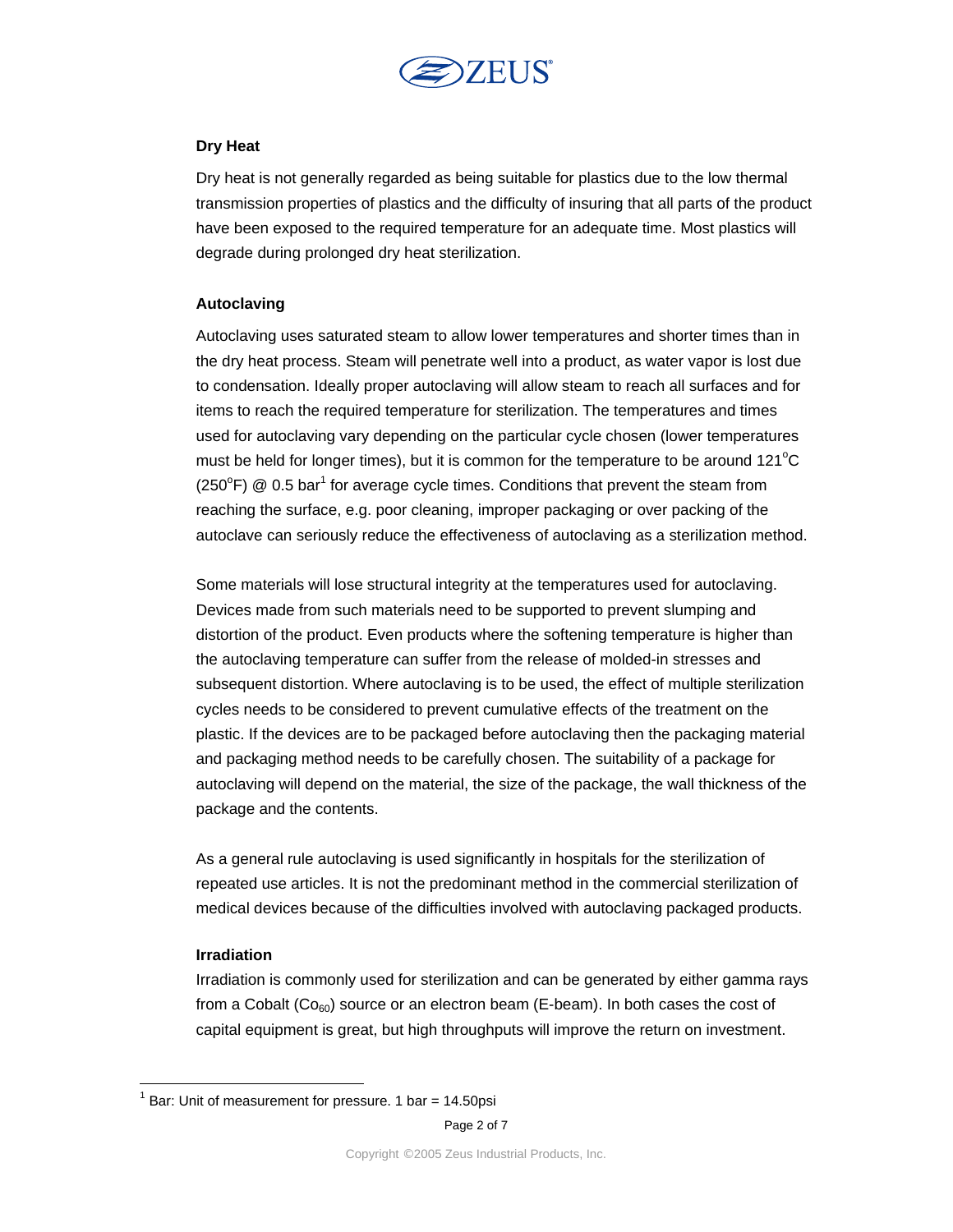

Dosage for either process is measured in Megarad (Mrad) and as a general rule a radiation dose of around 2.5 Mrad will sterilize clean articles in air. The required dosage will be approximately twice as high in anaerobic conditions. It is important to recognize that this is the minimum dosage and equipment will be set to deliver this as a *minimum* dosage – the actual delivered dosage is often much higher.

Both gamma and E-beam sterilization use radiation and the effect on plastic materials is the same for both. Many plastics are resistant to radiation at doses of up to around 2.5 Mrad. The actual doses used will be higher than this to achieve sterilization, however complete sterilization and radiation damage of some magnitude will inevitably occur. The effect of radiation is cumulative and for items that must be repeatedly sterilized the total dosage can rise rapidly. For these items records need to be kept to insure that safe limits are not exceeded. Irradiation is very effective for fully packaged and sealed single-use items (most plastic films are effectively transparent to radiation) where only one radiation dose is required.

Plastic devices subjected to irradiation sterilization will inevitably be affected by the radiation and the environment used during sterilization, and will experience changes in the polymer structure such as chain scission and cross-linking. These processes will lead to changes in the tensile strength, elongation at break and impact strength. The exact changes seen will depend both on the basic polymer and any additives used. The changes in mechanical properties may not be immediately apparent and there can be some time delay in their development. One visible side effect of irradiation sterilization is that many plastics will discolor or yellow as a result of the processing (although this may fade with time).

Irradiated devices are completely safe to handle and can be released and used immediately after sterilization.

### **Gamma Rays**

Gamma rays are produced from a  $Co<sub>60</sub>$  source and have a high penetrating power (up to 50 cm). This allows a high packing density in the sterilization chamber. This can also mean that products at the outer edges of the packing can be subjected to much higher radiation doses than those at the center of the pack. Materials to be gamma sterilized need a margin of error in their resistance to radiation to insure that there is no excessive degradation if items are at the outer edges.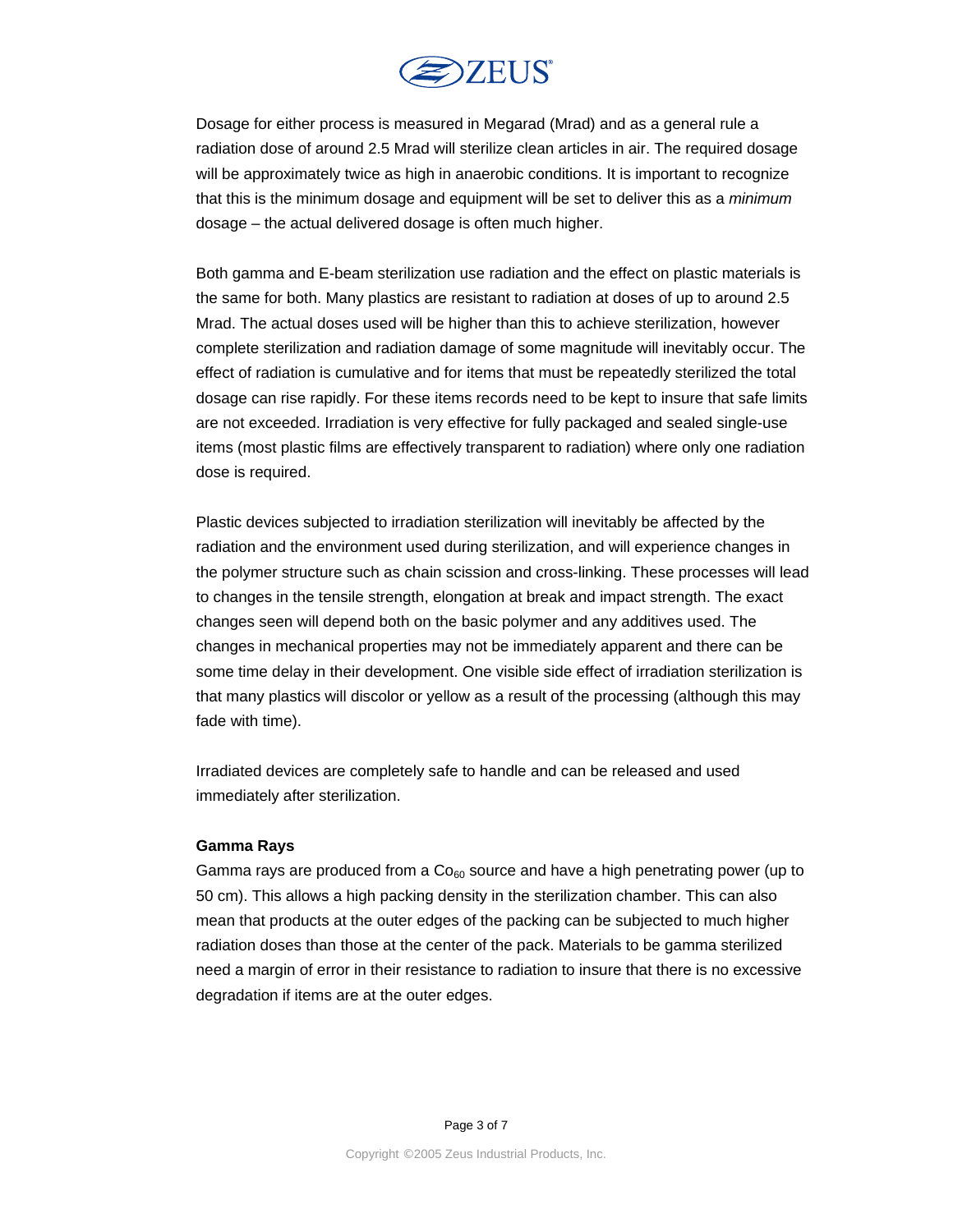

# **E-beam**

E-beam sterilization uses an E-beam generator (between 1 MeV<sup>2</sup> and 12 MeV) to produce a beam of high energy electrons that destroys organisms. The E-beam electrons have a much lower penetrating power, but higher dose rates than gamma rays and will only penetrate around 5 cm. This means that the packing density must be low to insure that the electrons reach the center of the pack. As with gamma rays, products at the edges of the pack are subjected to higher doses than products at the center to insure that full sterilization is achieved.

The higher dose rates and shorter times used for E-beam sterilization can slightly improve the dosage to produce substantial damage due to the reduced exposure to oxygen during the process.

# **Gaseous Chemicals (EtO)**

Ethylene oxide is a powerful alkylating agent and is regarded by the EPA as a toxic and possibly carcinogenic gas (exposure to EtO is regulated by the EPA and OSHA). When mixed with air, EtO is not only flammable but can also be explosive.

The effectiveness of EtO sterilization depends on many variables such as time, gas concentration, temperature and relative humidity (necessary to moisten bacteria to insure effective destruction). This has made monitoring EtO sterilization difficult and time consuming in the past although the development of parametric release methods as a substitution for standard biological indicators is reducing the time taken for clearance and approval.

EtO sterilization requires evacuation of the sterilization chamber, the introduction of moisture, the introduction of the EtO gas (either in the pure state or as a 10 to 15% mixture with an inert gas), and keeping the internal pressure of the chamber lower than one atmosphere<sup>3</sup> to prevent leakage of the EtO to the atmosphere. After the specified exposure time, the EtO is purged and the chamber is flooded with filtered sterile air to remove any residual EtO. This complex process and subsequent monitoring takes longer than radiation sterilization but recent technology advances have greatly reduced the cycle time for EtO sterilization.

The majority of plastics are unaffected by EtO sterilization treatment, but some can absorb EtO and these must be treated to eliminate any EtO before use.

 $\frac{2}{100}$  MeV: Mega electron volt. 1 MeV = 1.602x10<sup>-13</sup> J. J stands for Joule, the standard unit for energy.

 $3$  Atmosphere: Unit of measurement relating to pressure. 1 atmosphere = 14.69psi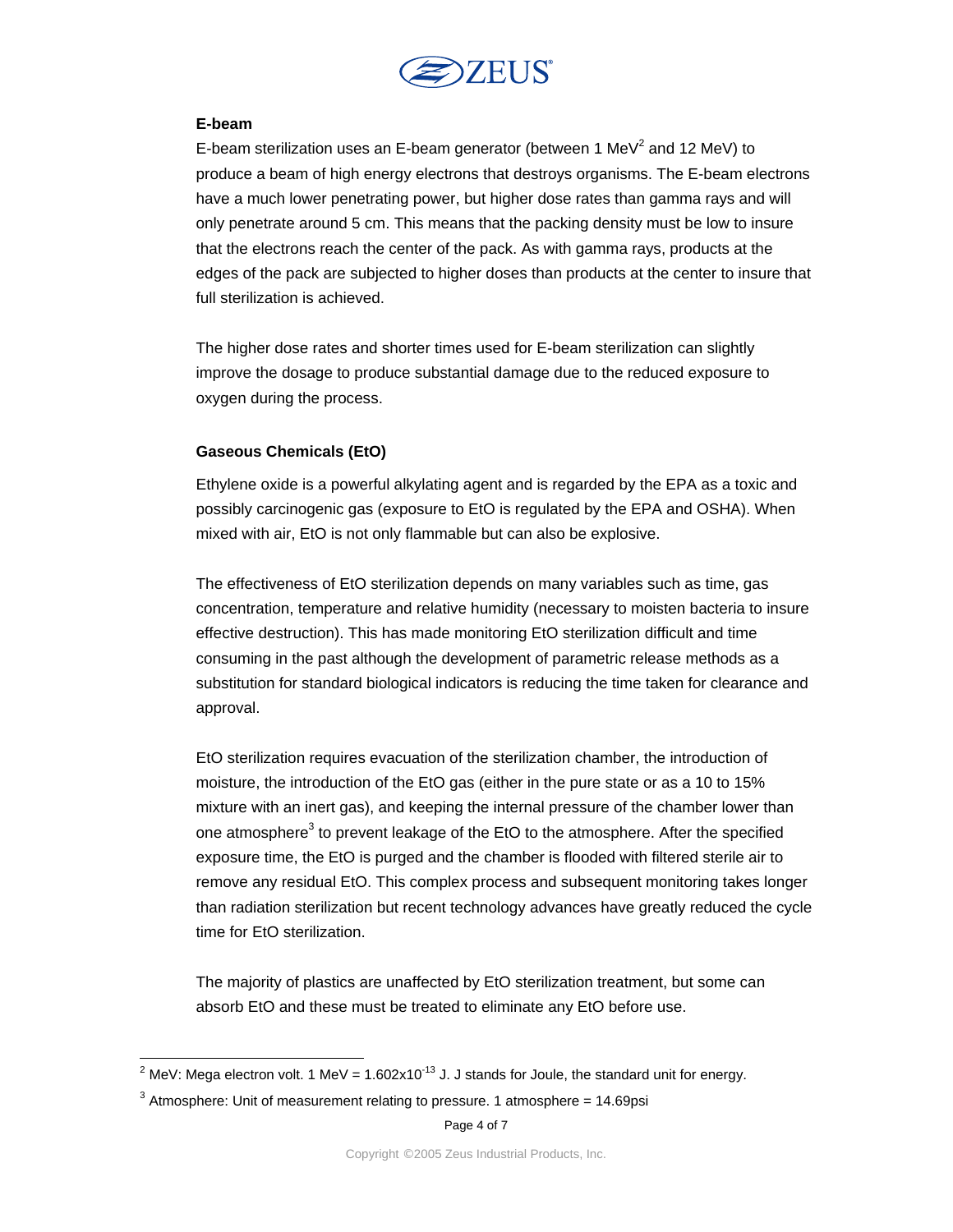

Some plastics are relatively permeable to EtO and the process can then be used to sterilize fully packaged articles by using thin packaging films, such as PE, that allow the EtO gas to enter the package and sterilize the contents. The packaging film must also be permeable to water vapor and air to be effective.

## **Standards**

AAMI and ISO have produced a range of standards for sterilization such as:

- ISO 11135 Medical devices Validation and routine control of ethylene oxide sterilization.
- ISO 11137 Medical devices Validation and routine control of radiation sterilization.
- ISO 11737 Sterilization of medical devices Microbiological methods.
	- o Part 1: Estimation of population of microorganisms on products.
	- o Part 2: Tests of sterility performed in the validation of a sterilization process.

## **The Response of Plastics**

### **Design for Sterilization - Polymer Selection**

One of the greatest difficulties with sterilization of medical devices is the range of plastics used in any given device or kit. A simple device or kit may contain up to 10 different plastics for a range of uses, e.g. housings, tubing, connectors, valves, and seals. The plastics used may be chosen for a variety of reasons such as transparency, mechanical strength, or inertness depending on the application. The difficulty is that every plastic behaves in a different manner to the various sterilization methods used. Manufacturers can easily find that the completed device cannot be effectively sterilized. If manufacturers make unwise material choices, (i.e. each material may preclude a specific sterilization method and if disassembly is not possible) then it may be impossible to adequately sterilize the completed device.

The possible sterilization methods therefore need to be considered as an integral and early part of the materials selection process for all medical devices using plastics. An additional complication in the materials selection process is the multiplicity of grades available, even for a nominally identical plastic material. For example, PVC is available in several different major materials families depending on the production method, (e.g. suspension PVC, emulsion PVC and mass polymerized PVC, and in tens of thousands of different grades which will vary according to plasticizers), fillers and other additives. Each of these grades will vary in their response to the main sterilization methods - simply giving the response of 'PVC' to a specific sterilization method is not a definitive answer.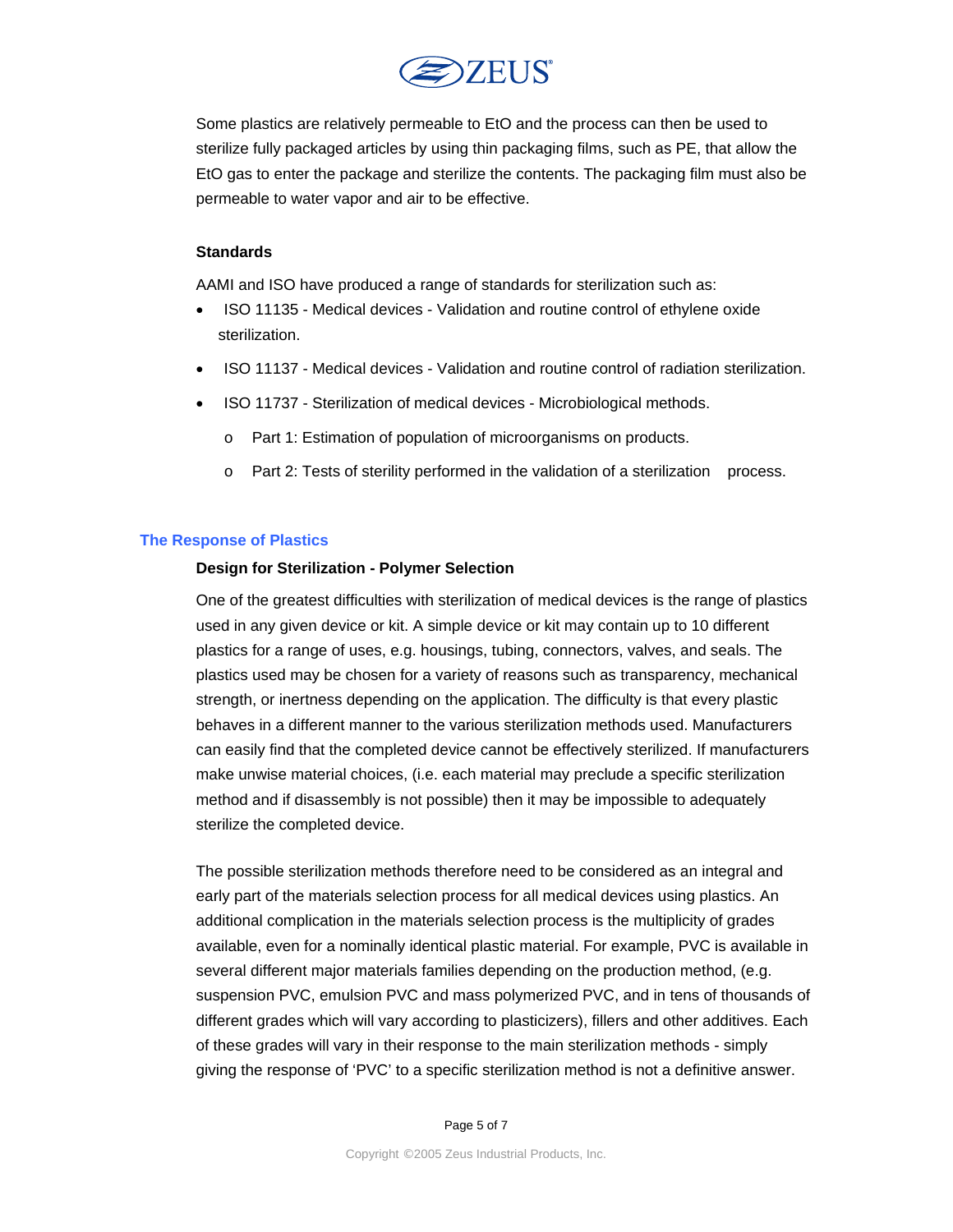

The response must be specific for the selected grade in order to be absolutely confident of the actual service behavior.

It is often not possible to state if a given material can be sterilized by a specific method, especially in a short newsletter and often the best information simply gives guidance on the methods which cannot be used. The general performance of a range of plastics is given in the table below, however specific guidance for individual materials combinations and products is recommended.

| <b>Material</b>            | <b>Autoclave</b> | <b>Radiation</b><br>(Dosage to produce substantial<br>damage) |                       | <b>EtO</b>   |
|----------------------------|------------------|---------------------------------------------------------------|-----------------------|--------------|
|                            |                  | <b>Gamma</b>                                                  | E-beam                |              |
| <b>Engineered Plastics</b> |                  |                                                               |                       |              |
| <b>PTFE</b>                | $\checkmark$     | $x$ (< 1 Mrad)                                                | $x$ (< 1 Mrad)        | $\checkmark$ |
| <b>FEP</b>                 | $\checkmark$     | 10 - 20 Mrad                                                  | 10 - 20 Mrad          | $\checkmark$ |
| <b>ECTFE/ETFE</b>          | $\checkmark$     | <b>100 Mrad</b>                                               | <b>100 Mrad</b>       | $\checkmark$ |
| <b>PCTFE</b>               | $\checkmark$     | 10 - 20 Mrad                                                  | 10 - 20 Mrad          | $\checkmark$ |
| <b>PE-HD</b>               | $\pmb{\times}$   | <b>100 Mrad</b>                                               | <b>100 Mrad</b>       | $\checkmark$ |
| <b>PE-LD</b>               | $\pmb{\times}$   | <b>100 Mrad</b>                                               | <b>100 Mrad</b>       | $\checkmark$ |
| PET/PBT                    | $\checkmark$     | <b>100 Mrad</b>                                               | <b>100 Mrad</b>       | $\checkmark$ |
| <b>Commodity Plastics</b>  |                  |                                                               |                       |              |
| <b>Acetal (POM)</b>        | $\checkmark$     | $x$ (< 2.5 Mrad)                                              | $\times$ (< 2.5 Mrad) | $\checkmark$ |
| <b>PA</b>                  | $\checkmark$     | $\times$ (< 2.5 Mrad)                                         | $\times$ (< 2.5 Mrad) | $\checkmark$ |
| <b>PC</b>                  | $\checkmark$     | <b>100 Mrad</b>                                               | <b>100 Mrad</b>       | $\checkmark$ |
| <b>PMMA</b>                | $\mathbf x$      | 5 - 10 Mrad                                                   | 5 - 10 Mrad           | $\checkmark$ |
| <b>PP-GP</b>               | $\checkmark$     | 10 Mrad                                                       | 10 Mrad               | $\checkmark$ |
| <b>PPS</b>                 | $\checkmark$     | <b>5000 Mrad</b>                                              | <b>5000 Mrad</b>      | $\checkmark$ |
| <b>PS</b>                  | $\mathbf x$      | <b>1000 Mrad</b>                                              | <b>1000 Mrad</b>      | $\checkmark$ |
| <b>PSU</b>                 | $\checkmark$     | <b>1000 Mrad</b>                                              | <b>1000 Mrad</b>      | $\checkmark$ |
| <b>PVC - plasticized</b>   | $\pmb{\times}$   | 50 Mrad                                                       | 50 Mrad               | $\checkmark$ |
| <b>PVC - unplasticized</b> | $\checkmark$     | 50 Mrad                                                       | 50 Mrad               | $\checkmark$ |